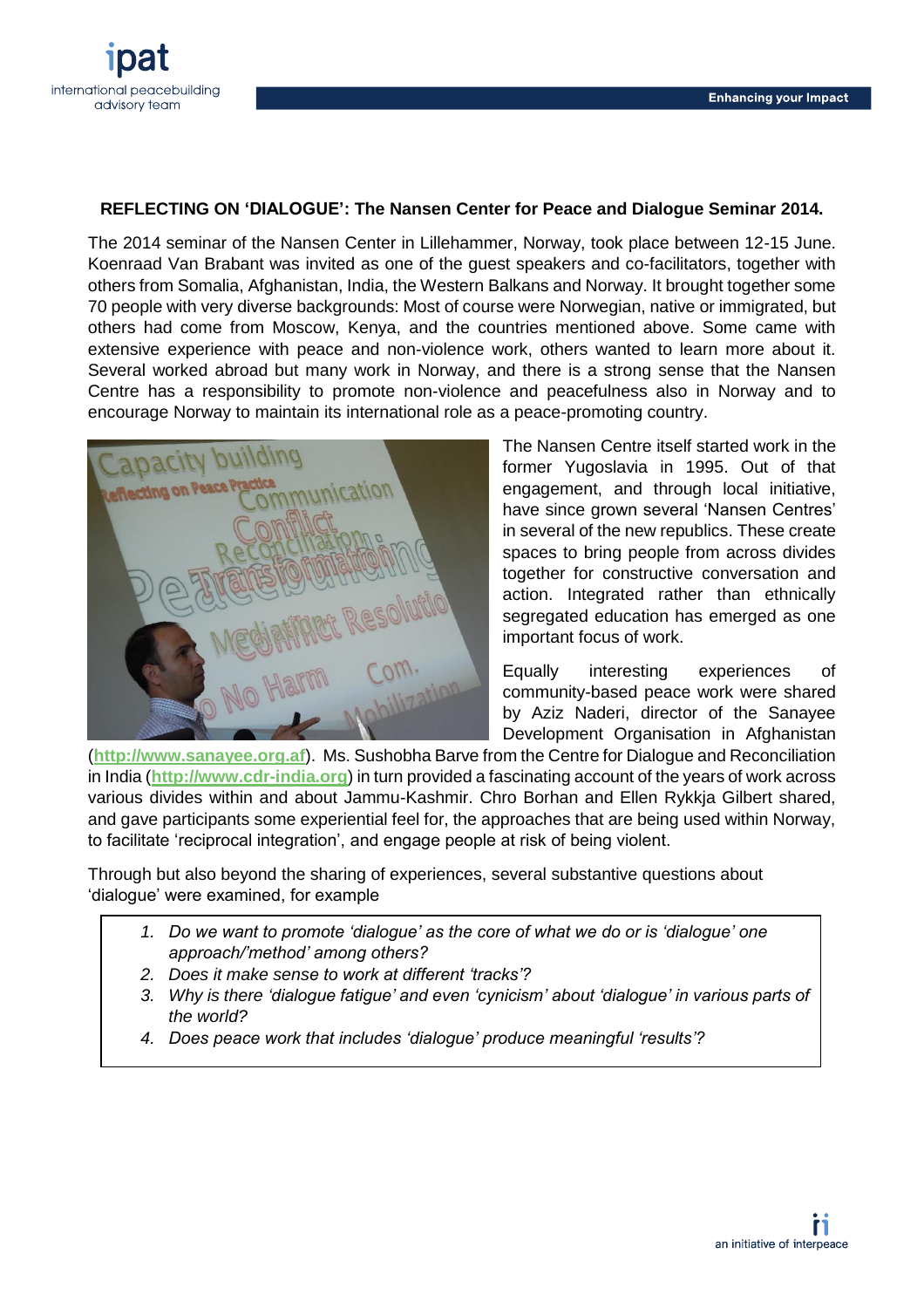

#### 1. Do we want to promote 'dialogue' or is 'dialogue' one approach/'method' among others?

From an IPAT perspective, 'dialogue' is not a 'strategy'. To rebuild some basic capacities for collaborative action across divides, in environments were trust has badly eroded, requires people to engage again and enter in conversation. But not all these conversations will have the full quality of 'dialogue', with its connotations of open and emphatic listening. Interpeace-IPAT approaches use various other 'methods' that encourage inclusive participation and collaborative work on the difficult issues that prevent societies from functioning more harmoniously: individual interviews, public debate, participatory research, participatory polling, sports events, advocacy and lobby etc.

### 2. Does it make sense to work at different 'tracks'?

From an IPAT perspective, peace work that works at separate levels of society (high political level, community level, or with intermediary organisations) can become part of the problem and reinforce the divides between elites and people and 'leaders' and 'followers'. Interpeace-IPAT approaches work at Track 6 i.e. seek to reduce the distance between top-level power brokers and decisionmakers, and populations at large. This has implications for how processes are designed and the skills required from those managing them. This is also essential if we want to go beyond 'personal/interpersonal change', to change at the socio-political level – a critical element identified through the Reflecting on Peace Practice programme of CDA Inc.

# 3. Why is there 'dialogue fatigue' and even 'cynicism' about 'dialogue' in various parts of the world?

Sadly enough, this has been the negative 'outcome' of too many poorly designed processes to bring people together, and that – ultimately - yield little or nothing in terms for the society concerned. If bad experiences lead to cynicism about dialogue, then peace work has definitely 'done harm'.

There can be various possible contributing factors to such bad experiences e.g. the time is not ripe: groups across divides are not ready to meet and/or are internally arguing about how they see the issues; the convener and or the facilitators are not widely trusted; the agenda has been too predetermined; critical stakeholders may not been present and may feel excluded, while there may also be controversy over how those that are present were actually 'selected'; there is a predetermined time frame that can't adapt to the natural rhythms of a 'process'; it only brings together elites but away from the public eye, so that they remain stuck in self-interest or are reluctant to make bold moves without the confidence they will have enough support; it only brings together people without much power and influence who therefore are not able by themselves to effect meaningful change; the process yields some agreements but doesn't provide further structured support to see them followed through, etc. All of these are potentially fatal weaknesses that can be avoided through careful analysis, smart design and skillful facilitation.